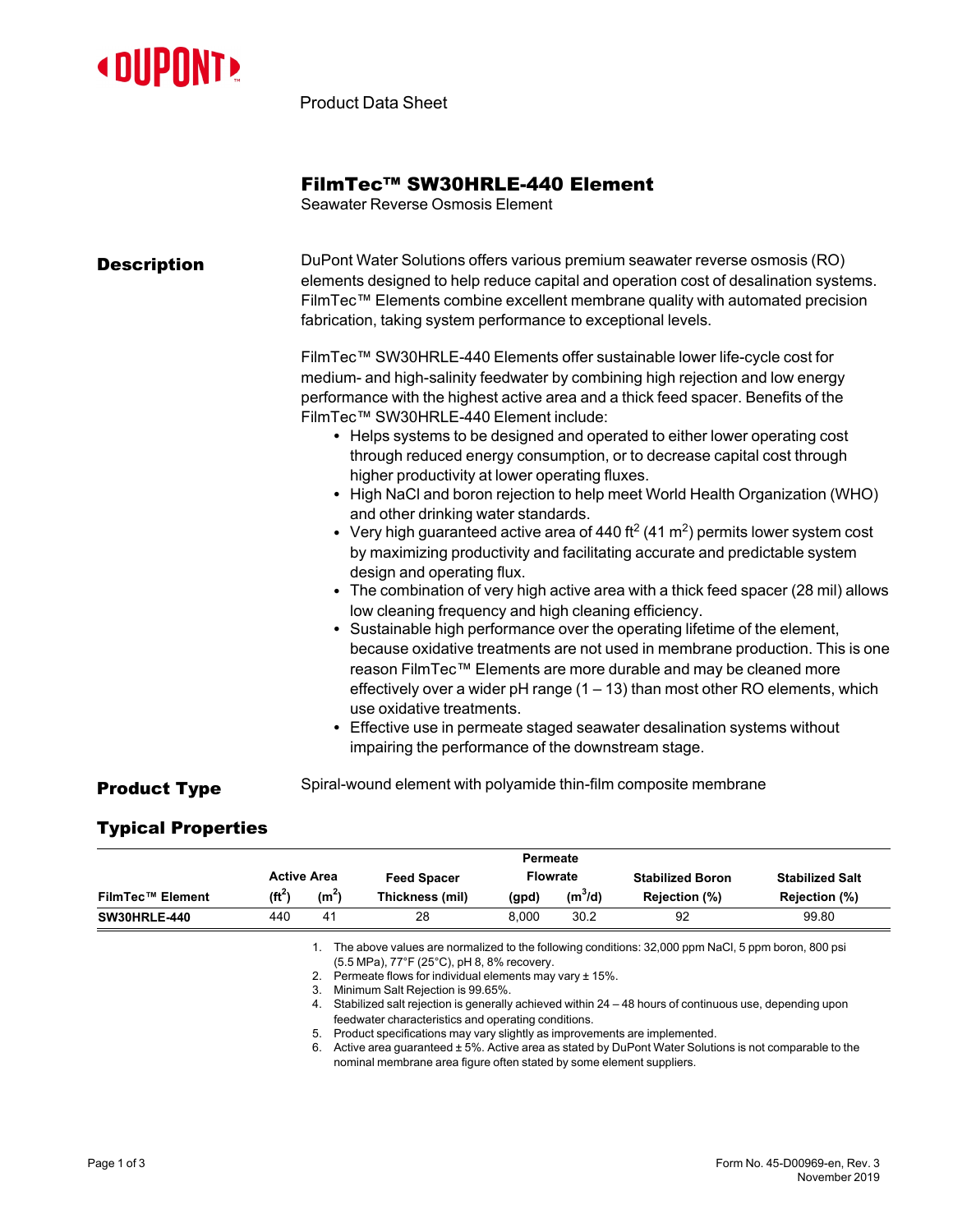

|                     | Dimensions - inches (mm) |       |            |       |      | 1 inch = $25.4$ mm |
|---------------------|--------------------------|-------|------------|-------|------|--------------------|
|                     |                          | -     | в          |       |      |                    |
| FilmTec™ Element    | (in)                     | (mm)  | (in)       | (mm)  | (in) | (mm)               |
| <b>SW30HRLE-440</b> | 40.0                     | 1.016 | $1.125$ ID | 29 ID | 7.9  | 201                |

1. Refer toFilmTec™ Design Guidelines for [multiple-element](https://www.dupont.com/content/dam/dupont/amer/us/en/water-solutions/public/documents/en/RO-NF-FilmTec-Membrane-Sys-Design-Guidelines-8inch-Manual-Exc-45-D01695-en.pdf) systems of 8-inch elements

Product

**Brine** 

U-Cup Brine Seal

2. Element to fit nominal 8-inch (203-mm) I.D. pressure vessel.

| <b>Operating and</b>                                        | Maximum Operating Temperature a, b                             | 113°F (45°C)                                                                                                                                                                                                                                                                                                                                                                                                                                                                                                                                                                                                                                                                                                                                                                                      |
|-------------------------------------------------------------|----------------------------------------------------------------|---------------------------------------------------------------------------------------------------------------------------------------------------------------------------------------------------------------------------------------------------------------------------------------------------------------------------------------------------------------------------------------------------------------------------------------------------------------------------------------------------------------------------------------------------------------------------------------------------------------------------------------------------------------------------------------------------------------------------------------------------------------------------------------------------|
| <b>Cleaning Limits</b>                                      | Maximum Operating Pressure <sup>b</sup>                        | 1,200 psig (83 bar)                                                                                                                                                                                                                                                                                                                                                                                                                                                                                                                                                                                                                                                                                                                                                                               |
|                                                             | Maximum Element Pressure Drop                                  | 15 psig (1.0 bar)                                                                                                                                                                                                                                                                                                                                                                                                                                                                                                                                                                                                                                                                                                                                                                                 |
|                                                             | pH Range                                                       |                                                                                                                                                                                                                                                                                                                                                                                                                                                                                                                                                                                                                                                                                                                                                                                                   |
|                                                             | Continuous Operation <sup>a</sup>                              | $2 - 11$                                                                                                                                                                                                                                                                                                                                                                                                                                                                                                                                                                                                                                                                                                                                                                                          |
|                                                             | Short-term Cleaning (30 min) <sup>c</sup>                      | $1 - 13$                                                                                                                                                                                                                                                                                                                                                                                                                                                                                                                                                                                                                                                                                                                                                                                          |
|                                                             | Maximum Feed Silt Density Index (SDI)                          | SDI <sub>5</sub>                                                                                                                                                                                                                                                                                                                                                                                                                                                                                                                                                                                                                                                                                                                                                                                  |
|                                                             | Free Chlorine Tolerance d                                      | $< 0.1$ ppm                                                                                                                                                                                                                                                                                                                                                                                                                                                                                                                                                                                                                                                                                                                                                                                       |
|                                                             | а.<br>information.                                             | Maximum temperature for continuous operation above pH 10 is 95°F (35°C).<br>b. Consult your DuPont representative for advice on applications above 95°F (35°C). Refer to FilmTec™<br>Elements Operating Limits (Form No. 45-D00691-en) for warranty-voiding conditions and additional<br>c. Refer to guidelines in FilmTec™ Cleaning Guidelines (Form No. 45-D01696-en) for more information.<br>d. Under certain conditions, the presence of free chlorine and other oxidizing agents will cause premature<br>membrane failure. Since oxidation damage is not covered under warranty, DuPont Water Solutions<br>recommends removing residual free chlorine by pretreatment prior to membrane exposure. Please refer to<br>Dechlorinating Feedwater (Form No. 45-D01569-en) for more information. |
| <b>Additional</b><br><b>Important</b><br><b>Information</b> | • Start-Up Sequence (Form No. 45-D01609-en)                    | Before use or storage, review these additional resources for important information:<br>• Usage Guidelines for FilmTec <sup>TM</sup> 8" Elements (Form No. 45-D01706-en)<br>Storage and Shipping of New FilmTec™ Elements (Form No. 45-D01633-en)                                                                                                                                                                                                                                                                                                                                                                                                                                                                                                                                                  |
| <b>Product</b><br><b>Stewardship</b>                        | manufacture, use, sale, disposal, and recycle of each product. | DuPont has a fundamental concern for all who make, distribute, and use its products, and<br>for the environment in which we live. This concern is the basis for our product stewardship<br>philosophy by which we assess the safety, health, and environmental information on our<br>products and then take appropriate steps to protect employee and public health and our<br>environment. The success of our product stewardship program rests with each and every<br>individual involved with DuPont products—from the initial concept and research, to                                                                                                                                                                                                                                        |

<sup>(</sup>Form No. 45-D01695-en).